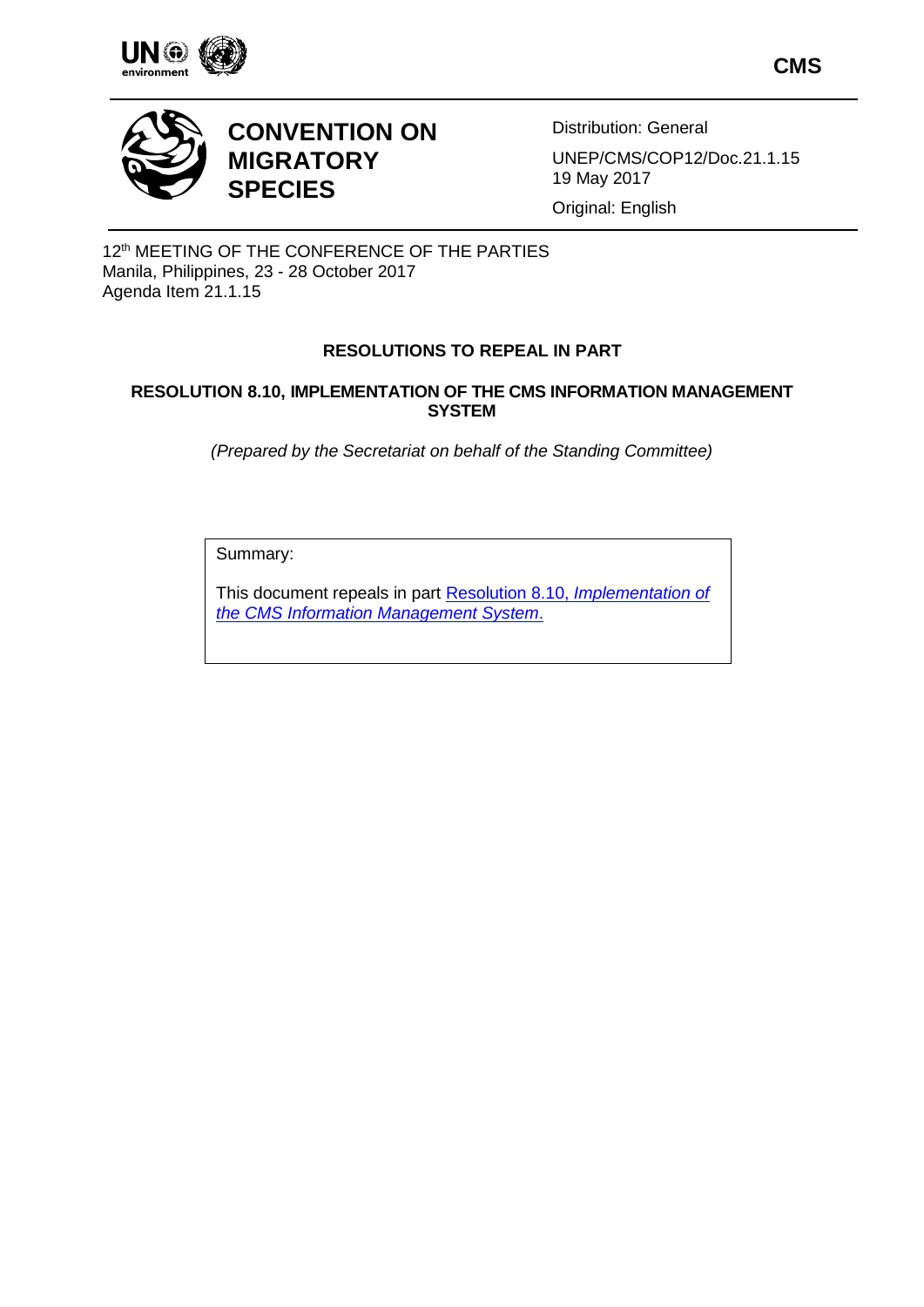**ANNEX 1**

## DRAFT RESOLUTION

## **RESOLUTION 8.10 (REV. COP12)**

# **IMPLEMENTATION OF THE CMS INFORMATION MANAGEMENT SYSTEM**

### *NB: Proposed new text is underlined. Text to be deleted is crossed out.*

| Paragraph                                                                                                                                                                                                                                                                                                                                                                                                                                                                                                                 | <b>Comments</b>                                                               |
|---------------------------------------------------------------------------------------------------------------------------------------------------------------------------------------------------------------------------------------------------------------------------------------------------------------------------------------------------------------------------------------------------------------------------------------------------------------------------------------------------------------------------|-------------------------------------------------------------------------------|
| Recalling Resolution 6.5 (Cape Town, 1999), outlining the objectives of<br>the Information Management Plan and identifying the priority actions to<br>be carried out by the end of 2004;                                                                                                                                                                                                                                                                                                                                  | Retain                                                                        |
| Noting with satisfaction, the progress made by the Secretariat and the<br>UNEP World Conservation Monitoring Centre (UNEP-WCMC)<br>in.<br>implementing many of the identified priority actions, including a<br>synthesis of the Party reports to CMS and its related Agreements, and<br>the development of the CMS Information Management System bringing<br>together information from Party reports, knowledge generated within<br>CMS and other biodiversity agreements, and data from various expert<br>organizations; | Retain                                                                        |
| Acknowledging the support by the German Government and all other<br>cooperating institutions to the development of GROMS, which is<br>complementary to the Information Management System and provides<br>information not only for the Convention, its Agreements and Memoranda<br>of Understanding, but also for other biodiversity-related conventions with<br>which cooperation is ongoing or intended;                                                                                                                 | Retain                                                                        |
| Noting that the CMS Information System already interconnects through<br>GROMS databases of several expert organizations so that users of the<br>system can gain immediate access to the information available within<br>these organizations on any given species; <sup>1</sup>                                                                                                                                                                                                                                            | Repeal; the<br><b>GROMS</b><br>database is out<br>of date for CMS<br>purposes |
| Recognizing that the Information Management System brings together<br>the information provided by the Parties to CMS through their National<br>Reports, the knowledge generated within CMS and other biodiversity-<br>related agreements, and the data from various expert organizations;                                                                                                                                                                                                                                 | Retain                                                                        |
| Appreciating the potential of the information analysed in the syntheses<br>of the National Reports to bring together in a synoptic manner a wealth<br>of information on the activities, knowledge, strengths and needs of the<br>CMS Parties, and to identify relevant issues across regions or about<br>CMS-listed taxa requiring special attention; and                                                                                                                                                                 | Retain                                                                        |
| Recognizing further that the strength of the conclusions of these<br>syntheses depends crucially on the comprehensiveness and timeliness<br>of the information submitted by all Parties to the Convention; and                                                                                                                                                                                                                                                                                                            | Retain                                                                        |
| Recognizing that the Standing Committee, at its 23rd meeting, reiterated<br>the need to link GROMS with other CMS databases; that the Scientific<br>Council, at its 11th meeting, linked its information needs to GROMS; and                                                                                                                                                                                                                                                                                              | Repeal; the<br><b>GROMS</b><br>database is out                                |

Systems currently interconnected through the CMS Information Management System include: Fishbase; Species 2000; IOSEA on-line Data Base; IUCN Red List; International Taxonomic Information System; and GBIF information.

 $\overline{a}$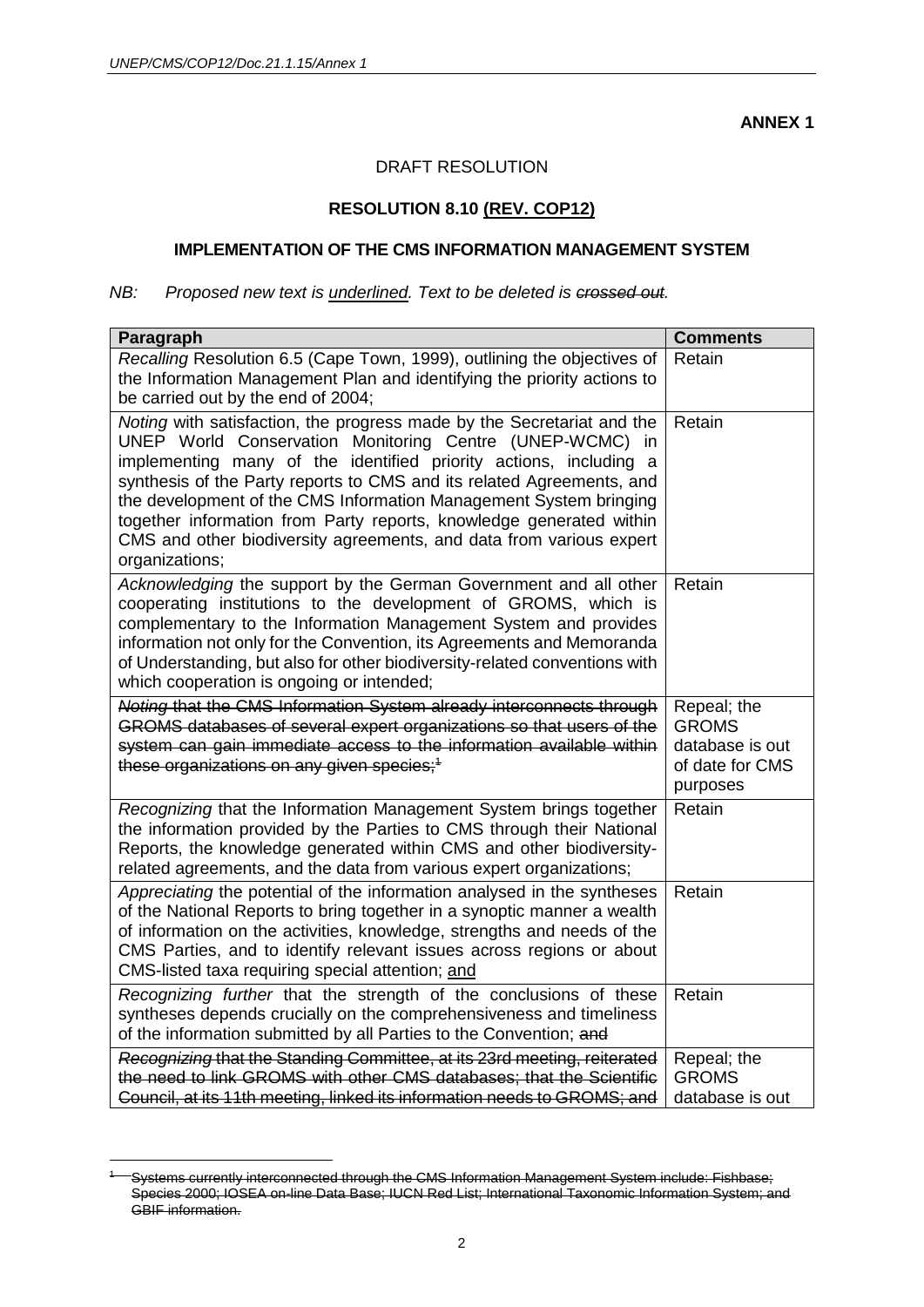| Paragraph<br>proposals for the future of GROMS considered at the Seventh Meeting<br>of date for CMS<br>of the Conference of the Parties (document UNEP/CMS/Conf.7.7);<br>purposes<br>The Conference of the Parties to the<br>Convention on the Conservation of Migratory Species of Wild Animals<br>Invites the CMS Secretariat to:<br>Retain<br>Continue to identify "partner organizations" for the collection,<br>Retain<br>1.<br>management and use of information relevant to migratory species;<br>the CMS Information Management System to<br>2.<br>Retain<br>Expand<br>incorporate relevant information from the Strategic Plan, and further<br>available within Agreement Secretariats<br>information<br>and<br>other<br>organizations;<br>Work with the Biodiversity Conservation Information System<br>Retain<br>3.<br>(BCIS) and others to share information and resources (e.g. GROMS) and<br>to address the information needs of the Convention and its Agreements;<br>Strengthen linkages with the on-going global environmental<br>Retain<br>4.<br>with<br>assessments, particularly UNEP Global Environment Outlook (GEO), as<br>updates; GEO-4<br>well as explore opportunities to support the review process of the GEO-<br>is out of date<br>4 assessment GEO assessments, in order to facilitate the sharing of the<br>latest, credible data and information on status, trends, emerging issues<br>and challenges on migratory species;<br>Explore synergies between GROMS and the UNEP GEO Data<br>Repeal;<br>the<br>Portal to enhance the mutual use of reliable data sets and information,<br><b>GROMS</b> |
|------------------------------------------------------------------------------------------------------------------------------------------------------------------------------------------------------------------------------------------------------------------------------------------------------------------------------------------------------------------------------------------------------------------------------------------------------------------------------------------------------------------------------------------------------------------------------------------------------------------------------------------------------------------------------------------------------------------------------------------------------------------------------------------------------------------------------------------------------------------------------------------------------------------------------------------------------------------------------------------------------------------------------------------------------------------------------------------------------------------------------------------------------------------------------------------------------------------------------------------------------------------------------------------------------------------------------------------------------------------------------------------------------------------------------------------------------------------------------------------------------------------------------------------------------------------------------------------------------------------------------------|
|                                                                                                                                                                                                                                                                                                                                                                                                                                                                                                                                                                                                                                                                                                                                                                                                                                                                                                                                                                                                                                                                                                                                                                                                                                                                                                                                                                                                                                                                                                                                                                                                                                    |
|                                                                                                                                                                                                                                                                                                                                                                                                                                                                                                                                                                                                                                                                                                                                                                                                                                                                                                                                                                                                                                                                                                                                                                                                                                                                                                                                                                                                                                                                                                                                                                                                                                    |
|                                                                                                                                                                                                                                                                                                                                                                                                                                                                                                                                                                                                                                                                                                                                                                                                                                                                                                                                                                                                                                                                                                                                                                                                                                                                                                                                                                                                                                                                                                                                                                                                                                    |
|                                                                                                                                                                                                                                                                                                                                                                                                                                                                                                                                                                                                                                                                                                                                                                                                                                                                                                                                                                                                                                                                                                                                                                                                                                                                                                                                                                                                                                                                                                                                                                                                                                    |
|                                                                                                                                                                                                                                                                                                                                                                                                                                                                                                                                                                                                                                                                                                                                                                                                                                                                                                                                                                                                                                                                                                                                                                                                                                                                                                                                                                                                                                                                                                                                                                                                                                    |
|                                                                                                                                                                                                                                                                                                                                                                                                                                                                                                                                                                                                                                                                                                                                                                                                                                                                                                                                                                                                                                                                                                                                                                                                                                                                                                                                                                                                                                                                                                                                                                                                                                    |
|                                                                                                                                                                                                                                                                                                                                                                                                                                                                                                                                                                                                                                                                                                                                                                                                                                                                                                                                                                                                                                                                                                                                                                                                                                                                                                                                                                                                                                                                                                                                                                                                                                    |
|                                                                                                                                                                                                                                                                                                                                                                                                                                                                                                                                                                                                                                                                                                                                                                                                                                                                                                                                                                                                                                                                                                                                                                                                                                                                                                                                                                                                                                                                                                                                                                                                                                    |
|                                                                                                                                                                                                                                                                                                                                                                                                                                                                                                                                                                                                                                                                                                                                                                                                                                                                                                                                                                                                                                                                                                                                                                                                                                                                                                                                                                                                                                                                                                                                                                                                                                    |
|                                                                                                                                                                                                                                                                                                                                                                                                                                                                                                                                                                                                                                                                                                                                                                                                                                                                                                                                                                                                                                                                                                                                                                                                                                                                                                                                                                                                                                                                                                                                                                                                                                    |
|                                                                                                                                                                                                                                                                                                                                                                                                                                                                                                                                                                                                                                                                                                                                                                                                                                                                                                                                                                                                                                                                                                                                                                                                                                                                                                                                                                                                                                                                                                                                                                                                                                    |
|                                                                                                                                                                                                                                                                                                                                                                                                                                                                                                                                                                                                                                                                                                                                                                                                                                                                                                                                                                                                                                                                                                                                                                                                                                                                                                                                                                                                                                                                                                                                                                                                                                    |
|                                                                                                                                                                                                                                                                                                                                                                                                                                                                                                                                                                                                                                                                                                                                                                                                                                                                                                                                                                                                                                                                                                                                                                                                                                                                                                                                                                                                                                                                                                                                                                                                                                    |
|                                                                                                                                                                                                                                                                                                                                                                                                                                                                                                                                                                                                                                                                                                                                                                                                                                                                                                                                                                                                                                                                                                                                                                                                                                                                                                                                                                                                                                                                                                                                                                                                                                    |
|                                                                                                                                                                                                                                                                                                                                                                                                                                                                                                                                                                                                                                                                                                                                                                                                                                                                                                                                                                                                                                                                                                                                                                                                                                                                                                                                                                                                                                                                                                                                                                                                                                    |
|                                                                                                                                                                                                                                                                                                                                                                                                                                                                                                                                                                                                                                                                                                                                                                                                                                                                                                                                                                                                                                                                                                                                                                                                                                                                                                                                                                                                                                                                                                                                                                                                                                    |
|                                                                                                                                                                                                                                                                                                                                                                                                                                                                                                                                                                                                                                                                                                                                                                                                                                                                                                                                                                                                                                                                                                                                                                                                                                                                                                                                                                                                                                                                                                                                                                                                                                    |
|                                                                                                                                                                                                                                                                                                                                                                                                                                                                                                                                                                                                                                                                                                                                                                                                                                                                                                                                                                                                                                                                                                                                                                                                                                                                                                                                                                                                                                                                                                                                                                                                                                    |
|                                                                                                                                                                                                                                                                                                                                                                                                                                                                                                                                                                                                                                                                                                                                                                                                                                                                                                                                                                                                                                                                                                                                                                                                                                                                                                                                                                                                                                                                                                                                                                                                                                    |
| in the form of maps, charts and graphics, in reporting on migratory<br>database is out of                                                                                                                                                                                                                                                                                                                                                                                                                                                                                                                                                                                                                                                                                                                                                                                                                                                                                                                                                                                                                                                                                                                                                                                                                                                                                                                                                                                                                                                                                                                                          |
| species related issues;<br>for<br><b>CMS</b><br>date                                                                                                                                                                                                                                                                                                                                                                                                                                                                                                                                                                                                                                                                                                                                                                                                                                                                                                                                                                                                                                                                                                                                                                                                                                                                                                                                                                                                                                                                                                                                                                               |
| purposes<br>Build on existing efforts to establish an up-to-date,<br>Repeal;<br>work<br>6.                                                                                                                                                                                                                                                                                                                                                                                                                                                                                                                                                                                                                                                                                                                                                                                                                                                                                                                                                                                                                                                                                                                                                                                                                                                                                                                                                                                                                                                                                                                                         |
| comprehensive and authoritative database of listed species and range<br>completed.<br>See                                                                                                                                                                                                                                                                                                                                                                                                                                                                                                                                                                                                                                                                                                                                                                                                                                                                                                                                                                                                                                                                                                                                                                                                                                                                                                                                                                                                                                                                                                                                          |
| states, linked to other relevant species information and available on the<br>the CMS website                                                                                                                                                                                                                                                                                                                                                                                                                                                                                                                                                                                                                                                                                                                                                                                                                                                                                                                                                                                                                                                                                                                                                                                                                                                                                                                                                                                                                                                                                                                                       |
| web;<br>and Species+                                                                                                                                                                                                                                                                                                                                                                                                                                                                                                                                                                                                                                                                                                                                                                                                                                                                                                                                                                                                                                                                                                                                                                                                                                                                                                                                                                                                                                                                                                                                                                                                               |
| Repeal;<br>$7 -$<br>Develop a CMS and Agreements projects database to help in<br>work<br>monitoring the contribution being made by the Convention to ongoing<br>completed                                                                                                                                                                                                                                                                                                                                                                                                                                                                                                                                                                                                                                                                                                                                                                                                                                                                                                                                                                                                                                                                                                                                                                                                                                                                                                                                                                                                                                                          |
| work on migratory species, and as an aid to project management;                                                                                                                                                                                                                                                                                                                                                                                                                                                                                                                                                                                                                                                                                                                                                                                                                                                                                                                                                                                                                                                                                                                                                                                                                                                                                                                                                                                                                                                                                                                                                                    |
| Request the submission of Party reports and other official Retain<br>ၓ.                                                                                                                                                                                                                                                                                                                                                                                                                                                                                                                                                                                                                                                                                                                                                                                                                                                                                                                                                                                                                                                                                                                                                                                                                                                                                                                                                                                                                                                                                                                                                            |
| documents, including project reports, proposed amendments to the                                                                                                                                                                                                                                                                                                                                                                                                                                                                                                                                                                                                                                                                                                                                                                                                                                                                                                                                                                                                                                                                                                                                                                                                                                                                                                                                                                                                                                                                                                                                                                   |
| Appendices and reports on 'concerted action species' in electronic<br>format in order to make them available through the internet; and                                                                                                                                                                                                                                                                                                                                                                                                                                                                                                                                                                                                                                                                                                                                                                                                                                                                                                                                                                                                                                                                                                                                                                                                                                                                                                                                                                                                                                                                                             |
| Develop a mechanism for the sharing of experience on priority<br>Repeal;<br>work<br>$9-$                                                                                                                                                                                                                                                                                                                                                                                                                                                                                                                                                                                                                                                                                                                                                                                                                                                                                                                                                                                                                                                                                                                                                                                                                                                                                                                                                                                                                                                                                                                                           |
| topics and establish list servers or web forums for discussion and<br>completed                                                                                                                                                                                                                                                                                                                                                                                                                                                                                                                                                                                                                                                                                                                                                                                                                                                                                                                                                                                                                                                                                                                                                                                                                                                                                                                                                                                                                                                                                                                                                    |
| exchange of information on key areas of interest to the implementation<br>through<br>online                                                                                                                                                                                                                                                                                                                                                                                                                                                                                                                                                                                                                                                                                                                                                                                                                                                                                                                                                                                                                                                                                                                                                                                                                                                                                                                                                                                                                                                                                                                                        |
| of the Convention and/or Agreements;<br>workspaces and<br><b>CMS</b><br>Е-                                                                                                                                                                                                                                                                                                                                                                                                                                                                                                                                                                                                                                                                                                                                                                                                                                                                                                                                                                                                                                                                                                                                                                                                                                                                                                                                                                                                                                                                                                                                                         |
| community                                                                                                                                                                                                                                                                                                                                                                                                                                                                                                                                                                                                                                                                                                                                                                                                                                                                                                                                                                                                                                                                                                                                                                                                                                                                                                                                                                                                                                                                                                                                                                                                                          |
| Finances permitting, develop a method for sharing information<br>Repeal;<br>work<br><u> 10. – </u>                                                                                                                                                                                                                                                                                                                                                                                                                                                                                                                                                                                                                                                                                                                                                                                                                                                                                                                                                                                                                                                                                                                                                                                                                                                                                                                                                                                                                                                                                                                                 |
| between the Convention, Agreement Secretariats and the Parties;<br>completed                                                                                                                                                                                                                                                                                                                                                                                                                                                                                                                                                                                                                                                                                                                                                                                                                                                                                                                                                                                                                                                                                                                                                                                                                                                                                                                                                                                                                                                                                                                                                       |
| Finances permitting, develop an information system on a group<br>Repeal; CMS<br>11.                                                                                                                                                                                                                                                                                                                                                                                                                                                                                                                                                                                                                                                                                                                                                                                                                                                                                                                                                                                                                                                                                                                                                                                                                                                                                                                                                                                                                                                                                                                                                |
| of high-profile species in collaboration with partner organizations, to<br>Website and<br>demonstrate the potential for a coordinated, web-based information<br>Species+ provide                                                                                                                                                                                                                                                                                                                                                                                                                                                                                                                                                                                                                                                                                                                                                                                                                                                                                                                                                                                                                                                                                                                                                                                                                                                                                                                                                                                                                                                   |
| system to support the Convention and Agreements; and<br>necessary                                                                                                                                                                                                                                                                                                                                                                                                                                                                                                                                                                                                                                                                                                                                                                                                                                                                                                                                                                                                                                                                                                                                                                                                                                                                                                                                                                                                                                                                                                                                                                  |
| systems.                                                                                                                                                                                                                                                                                                                                                                                                                                                                                                                                                                                                                                                                                                                                                                                                                                                                                                                                                                                                                                                                                                                                                                                                                                                                                                                                                                                                                                                                                                                                                                                                                           |
| Continue the dialogue with information managers of other global<br>Retain<br>12.                                                                                                                                                                                                                                                                                                                                                                                                                                                                                                                                                                                                                                                                                                                                                                                                                                                                                                                                                                                                                                                                                                                                                                                                                                                                                                                                                                                                                                                                                                                                                   |
| biodiversity-related treaties on streamlining information management<br>and reporting.                                                                                                                                                                                                                                                                                                                                                                                                                                                                                                                                                                                                                                                                                                                                                                                                                                                                                                                                                                                                                                                                                                                                                                                                                                                                                                                                                                                                                                                                                                                                             |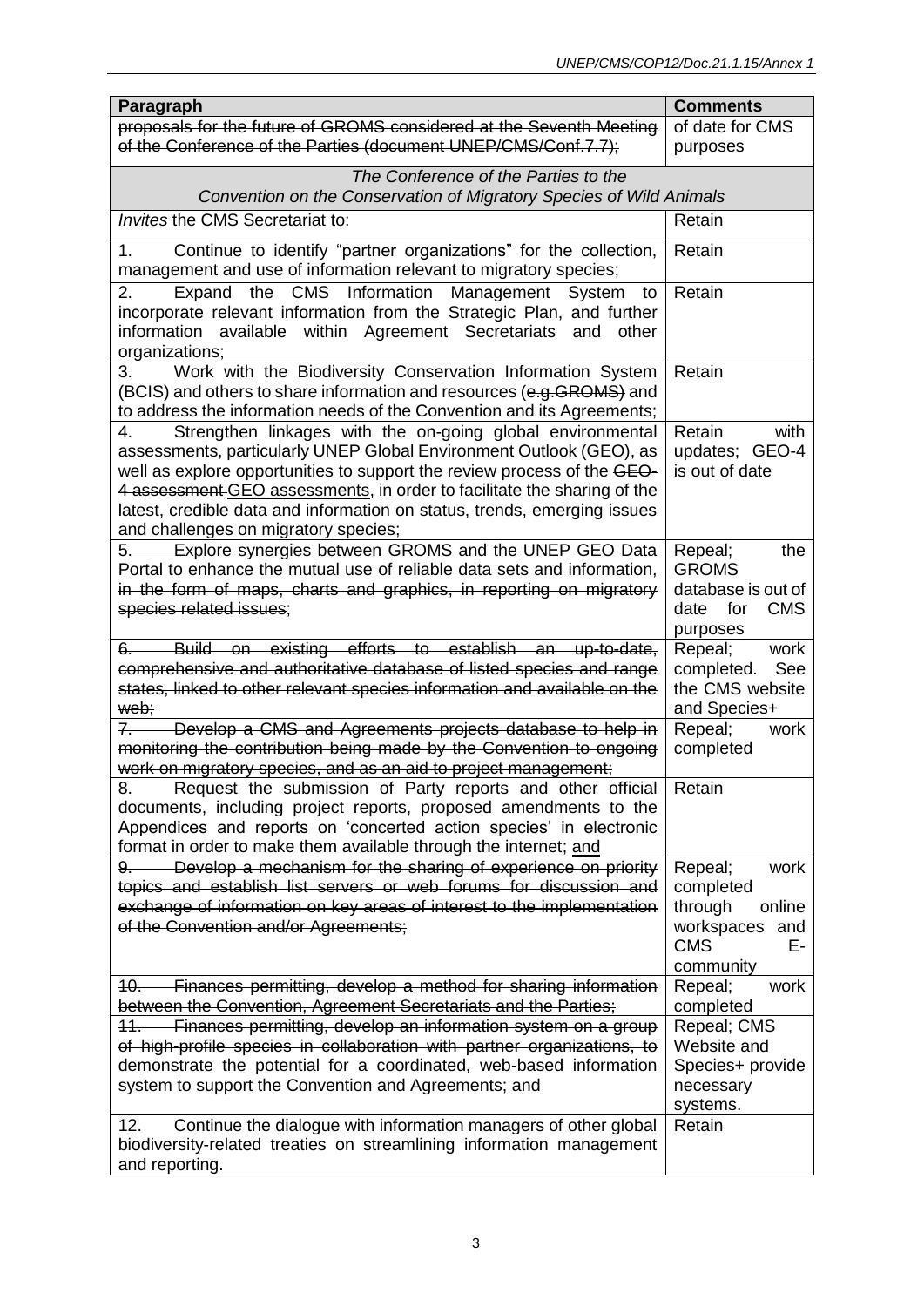**ANNEX 2**

## **RESOLUTION 8.10 (REV. COP12)**

### **IMPLEMENTATION OF THE CMS INFORMATION MANAGEMENT SYSTEM**

*Recalling* Resolution 6.5 (Cape Town, 1999), outlining the objectives of the Information Management Plan and identifying the priority actions to be carried out by the end of 2004,

*Noting* with satisfaction, the progress made by the Secretariat and the UNEP World Conservation Monitoring Centre (UNEP-WCMC) in implementing many of the identified priority actions, including a synthesis of the Party reports to CMS and its related Agreements, and the development of the CMS Information Management System bringing together information from Party reports, knowledge generated within CMS and other biodiversity agreements, and data from various expert organizations,

*Acknowledging* the support by the German Government and all other cooperating institutions to the development of GROMS, which is complementary to the Information Management System and provides information not only for the Convention, its Agreements and Memoranda of Understanding, but also for other biodiversity-related conventions with which cooperation is ongoing or intended,

*Recognizing* that the Information Management System brings together the information provided by the Parties to CMS through their National Reports, the knowledge generated within CMS and other biodiversity-related agreements, and the data from various expert organizations,

*Appreciating* the potential of the information analysed in the syntheses of the National Reports to bring together in a synoptic manner a wealth of information on the activities, knowledge, strengths and needs of the CMS Parties, and to identify relevant issues across regions or about CMS-listed taxa requiring special attention, and

*Recognizing further* that the strength of the conclusions of these syntheses depends crucially on the comprehensiveness and timeliness of the information submitted by all Parties to the Convention, and

## *The Conference of the Parties to the Convention on the Conservation of Migratory Species of Wild Animals*

*Invites* the CMS Secretariat to:

- 1. Continue to identify "partner organizations" for the collection, management and use of information relevant to migratory species;
- 2. Expand the CMS Information Management System to incorporate relevant information from the Strategic Plan, and further information available within Agreement Secretariats and other organizations;
- 3. Work with the Biodiversity Conservation Information System (BCIS) and others to share information and resources and to address the information needs of the Convention and its Agreements;
- 4. Strengthen linkages with the on-going global environmental assessments, particularly UNEP Global Environment Outlook (GEO), as well as explore opportunities to support the review process of the GEO assessments, in order to facilitate the sharing of the latest,